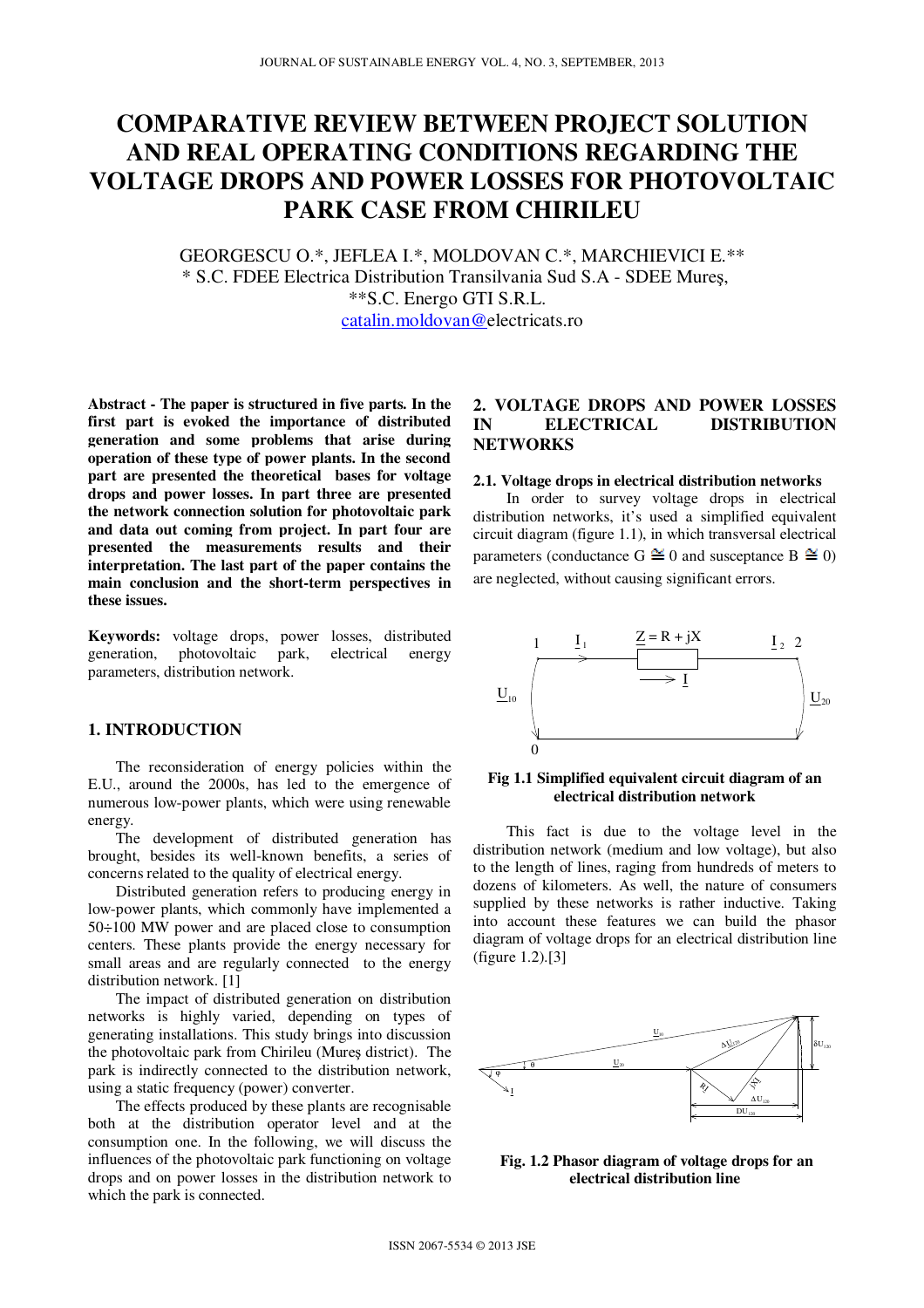$\underline{U}_{20} = \underline{U}_{10} - \Delta \underline{U}_{120} = \underline{U}_{10} - \underline{Z} \cdot \underline{I}$  (1)

Quantities from figure 1.2. and from relation 1 have the following significations:

- $U_{10}$  voltage between phase and earth at the beginning of the line;
- $\underline{U}_{20}$  voltage between phase and earth at the end of the line (at the consumer's terminal);
- I the current absorbed by the consumer;
- $\underline{Z} \cdot \underline{I} = \Delta \underline{U}_{120} = \Delta U_{120} + j \delta U_{12}$  phasorial voltage drop on phase;
- $\Delta U_{120}$  longitudinal voltage drop on phase;
- $\delta U_{120}$  transversal voltage drop on phase;
- $DU_{120}$  algebraical voltage drop on phase;

Based on figure 1.2. the following relations can be inferred:

 $\Delta U_{120} = R \cdot I \cdot \cos\varphi + X \cdot I \cdot \sin\varphi = R \cdot I_a + X \cdot I_r$  (2)

 $\delta U_{120} = X \cdot I \cdot \cos \varphi - R \cdot I \cdot \sin \varphi = X \cdot I_a - R \cdot I_r$  (3) in which:  $I_a$  and  $I_r$ , stand for the active and reactive components of current I, more specifically:

 $\underline{I} = I \cdot \cos\varphi - jI \cdot \sin\varphi = I_a - jI_r(4)$ 

 R, X are the resistor and, respectively, the reactance of the analysed network.

$$
DU_{120} = R \cdot I_a + X \cdot I_r + \frac{(X I_a - R \cdot I_r)^2}{2 \cdot U_{n0}} (5)
$$

If the consumer is expressed through active and reactive power,  $P_0$  and  $Q_0$  in monophase system, relations 2, 3 and 5 become the following:

$$
P_0 = U_{n0} \cdot I \cdot \cos\varphi = U_{n0} \cdot I_a (6)
$$
  

$$
Q_0 = U_{n0} \cdot I \cdot \sin\varphi = U_{n0} \cdot I_r (7)
$$

where: I<sub>a</sub> = 
$$
\frac{P_0}{U_{\text{no}}}
$$
 and I<sub>r</sub> =

$$
= \frac{P_0}{U_{n0}} \text{ and } I_r = \frac{Q_0}{U_{n0}}
$$
  
\n
$$
\Delta U_{120} = R \cdot I_a + X \cdot I_r = \frac{R \cdot P_0 + X \cdot Q_0}{U_{n0}} \text{ (8)}
$$
  
\n
$$
\delta U_{120} = X \cdot I_a - R \cdot I_r = \frac{X \cdot P_0 - R \cdot Q_0}{U_{n0}} \text{ (9)}
$$
  
\n
$$
DU_{120} = \frac{R \cdot P_0 + X \cdot Q_0}{U_{n0}} + \frac{(X \cdot P_0 - R \cdot Q_0)^2}{2U_{n0}^3} \text{ (10)}
$$

Considering the fact that in most cases the supply system is triphase, after performing the necessary calculations, the following relations would result:

> $P = \sqrt{3} \cdot U_n \cdot I \cdot cos\varphi(11)$  $Q = \sqrt{3} \cdot U_n \cdot I \cdot \sin \varphi (12)$  $ΔU_{12} = \sqrt{3} \cdot ΔU_{120}$  (13)  $\delta U_{12} = \sqrt{3} \cdot \delta U_{120}$  (14)  $DU_{12} = \sqrt{3} \cdot DU_{120}$  (15)

or:

$$
\Delta U_{12} = \frac{R \cdot P + X \cdot Q}{U_n} (16)
$$

$$
\delta U_{12} = \frac{X \cdot P - R \cdot Q}{U_n} (17)
$$

$$
DU_{120} = \frac{R \cdot P + X \cdot Q}{U_n} + \frac{(X \cdot P - R \cdot Q)^2}{2U_n^3} (18)
$$

$$
\Delta \underline{U}_{12} = \frac{R \cdot P + X \cdot Q}{U_n} + j \frac{X \cdot P - R \cdot Q}{U_n} (19)
$$

For the real case, in which the line supplies more consumers, figure 1.3., we would obtain the following relations:

$$
\Delta U_{An0} = \sum_{k=1}^{n} (R_k \cdot i_{ak} + X_k \cdot i_{rk}) (20)
$$
  
\n
$$
\delta U_{An0} = \sum_{k=1}^{n} (X_k \cdot i_{ak} - R_k \cdot i_{rk}) (21)
$$
  
\n
$$
DU_{An0} = \sum_{k=1}^{n} (R_k \cdot i_{ak} + X_k \cdot i_{rk}) + \frac{[\sum_{k=1}^{n} (X_k \cdot i_{ak} - R_k \cdot i_{rk})]^2}{2U_{n0}}
$$
  
\n(22)

in which:  $i_{ak}$  and  $i_{rk}$  the active and reactive current absorbed by consumer k

 $R_k$ ,  $X_k$  the sum of the resistors and, respectively, of the chukes that connect node k to the extremity of the network, A. or:

$$
\begin{split} \Delta U_{\text{An}} &= \frac{\Sigma_{k=1}^{n} (R_{k'} p_{k} + x_{k'} q_{k})}{U_{n}} = \frac{\Sigma_{k=1}^{n} (r_{k'} P_{k} + x_{k'} Q_{k})}{U_{n}} \quad (23) \\ \delta U_{\text{An}} &= \frac{\Sigma_{k=1}^{n} (X_{k'} p_{k} - R_{k'} q_{k})}{U_{n}} = \frac{\Sigma_{k=1}^{n} (x_{k'} P_{k} + r_{k'} Q_{k})}{U_{n}} \quad (24) \\ D U_{\text{An}} &= \frac{\Sigma_{k=1}^{n} (R_{k'} p_{k} + x_{k'} q_{k})}{U_{n}} + \frac{\Sigma_{k=1}^{n} (X_{k'} p_{k} - R_{k'} q_{k})^{2}}{2U_{n}^{3}} = \frac{\Sigma_{k=1}^{n} (r_{k'} P_{k} + x_{k'} Q_{k})}{U_{n}} + \frac{\Sigma_{k=1}^{n} (x_{k'} P_{k} - r_{k'} Q_{k})^{2}}{2U_{n}^{3}} \quad (25) \end{split}
$$

where:  $p_k$ ,  $q_k$  – active and reactive power absorbed by the consumer from node k;

 $P_k$ ,  $Q_k$  –active and reactive power that flows on section k of the network;

 $U_n$  – nominal voltage of the line (between phases).



**Fig. 1.3 Equivalent circuit diagram of a line which supplies more consumers** 

#### **2.2. Power losses in electric distribution networks**

The issue of power losses in power systems is gaining an increasing importance for system operators (transport and distribution operators), while limiting the own technological consumption (OTC).

It is known that OTC has two components: a technical and a commercial one. This study analyses the technical component of losses, given that their reducement naturally leads to the limitation of commercial losses from OTC structure, too.

#### **a) Power losses in transformers**

In order to obtain the amount of electrical energy loss it is necessary to know both the network topology and the nominal parameters of transformers.

Network topology refers to quantities which enter or exit transformers (such as currents and voltages or powers and voltages). [4]

The nominal parameters of transformers are the following:

- nominal power:  $S_n$  [kVA];
- no-load losses (iron losses)  $P_0$  [kW];
- impedance losses (copper losses)  $P_{sc}$  [kW];
- no-load current  $i_0$  [%];
- short-circuit voltage  $u_{\rm sc}$  [%].

Energy losses in transformers can be divided in two categories:

- constant losses, caused by iron losses in the transformer:

$$
\Delta P_f = P_0 \text{ [kW]} (26)
$$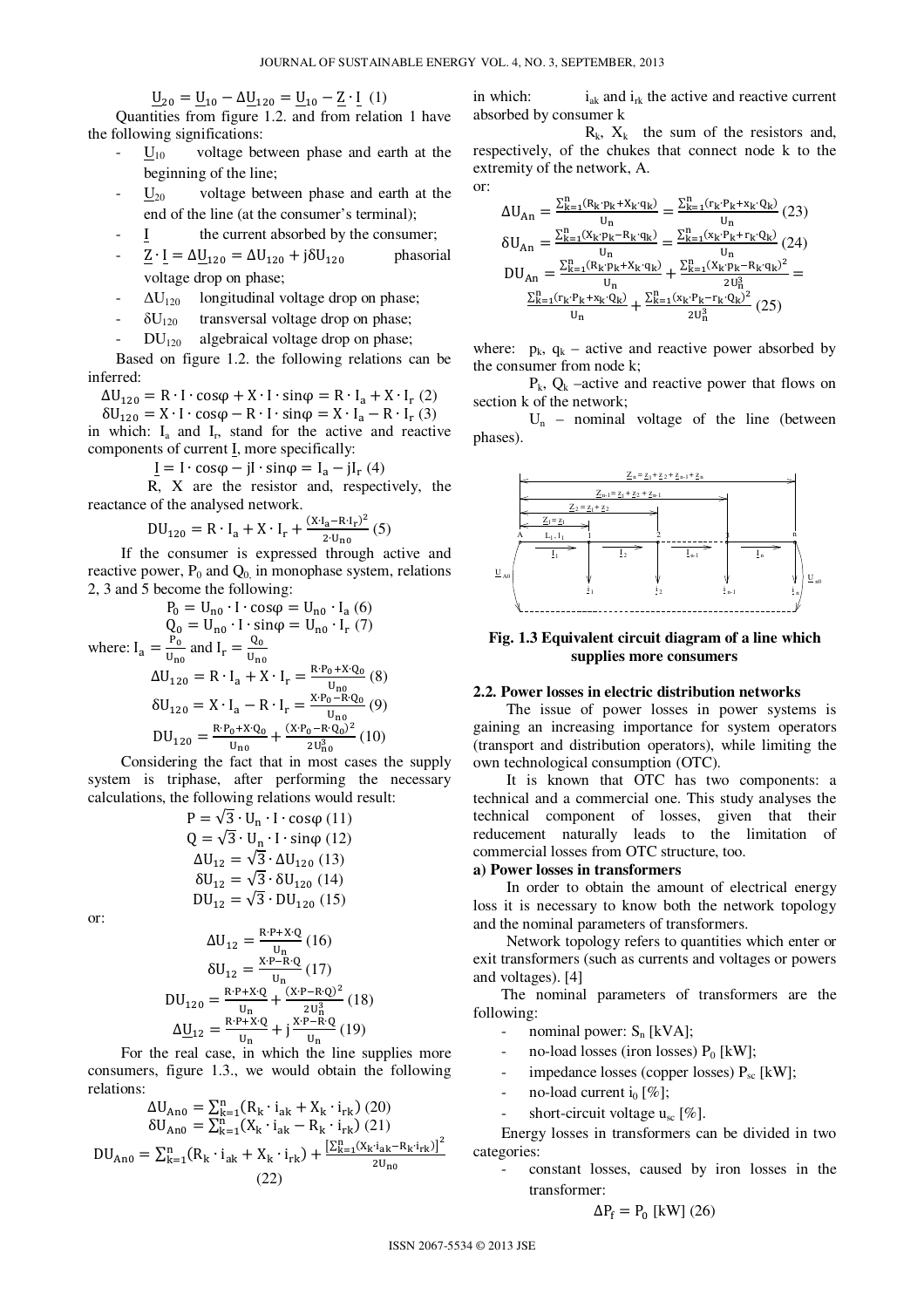$$
\Delta Q_{\rm f} = \frac{i_0[\%]}{100} \cdot S_{\rm n}[\text{kVAr}](27)
$$

variable losses of energy, due to copper losses in the transformer:

$$
\Delta P_{v} = P_{sc} \left(\frac{S_{m}}{S_{n}}\right)^{2} \text{[kW]} (28)
$$

$$
\Delta Q_{v} = \frac{u_{sc} [\%]}{100} \cdot \left(\frac{S_{m}}{S_{n}}\right)^{2} \cdot S_{n} \text{ [kVAr]} (29)
$$

where  $S_m$  is the maximum apparent power which transits the transformer.

Total losses are obtained by summing up constant and variable losses, using relations  $(26) \div (29)$ . [5]

$$
\Delta P_{T} = P_{0} + P_{sc} \left(\frac{S_{m}}{S_{n}}\right)^{2} \text{ [kW]} (30)
$$

$$
\Delta Q_{T} = \left[\frac{i_{0}[\%]}{100} + \frac{u_{sc}[\%]}{100} \cdot \left(\frac{S_{m}}{S_{n}}\right)^{2}\right] \cdot S_{n} \text{ [kVAr]} (31)
$$

## **b) Power losses in electrical lines**

Establishing power losses in electrical lines is a more complex matter, which requires knowing the network topology as exactly as possible. In order to determine losses, it is necessary to know the following aspects:

- the type of wire (cable or overhead line OL);
- wire section, from which results the resistance per unit of length r<sub>0</sub> [ $\Omega$  / km] and the reactance per unit of length  $x_0$  [ $\Omega$  / km];
- the length of the wire portion having the specified section l [km];
- nominal voltage of the line  $U_n$  [kV];
- electrical powers or currents transiting the wire portion for which the calculations are performed P [kW], Q [kVAr], I [A]).

Having these data, we can determine the power losses of the line: [5]

$$
\Delta P_{L} = \frac{P^{2} + Q^{2}}{U_{H}^{2}} \cdot R \cdot 10^{-3} = \frac{P^{2}}{U_{H}^{2} \cdot \cos^{2} \varphi} \cdot R \cdot 10^{-3} \text{ [kW]} (32)
$$

$$
\Delta Q_{L} = \frac{P^{2} + Q^{2}}{U_{H}^{2}} \cdot X \cdot 10^{-3} = \frac{P^{2}}{U_{H}^{2} \cdot \cos^{2} \varphi} \cdot X \cdot 10^{-3} \text{ [kVAr]} (33)
$$

 $U_{\text{fi}}^{\text{H}}$   $U_{\text{fi}}^{\text{H}}$   $U_{\text{fi}}^{\text{Gos2}}$   $\varphi$  and  $U_{\text{eff}}$  is total losses of the network can be determined, summing up the power losses for each network component.

# **3. NETWORK CONNECTION SOLUTION FOR THE PHOTOVOLTAIC PARK AND DATA OUTCOMING FROM PROJECT**

The photovoltaic park brought into discussion in the present study is situated in Chirileu, Mureş district, lying on a 7,9 ha area.

The technical data of the photovoltaic park are the following:

- net injectable power in EDN: 3,2 MW;
- connection point voltage: 20 kV;
- power factor: 0,98 capacitive/ 0,96 lagging;
- annual energy provided to the system: 4262 MWh;
- usage degree of installed capacity: 15  $\%$ ;
- usage time of installed capacity: 3,65 hours/day, respectively, 1332 hours/year;
- operating condition: daily maximum 12 hours/during summer, respectively daily maximum 8 hours/during winter;
- total harmonic distortion THD  $<$  5%.

The photovoltaic plant of Chirileu is situated at 9,6 km from Ungheni 220/ 110/ 20 kV substation and at 12,7 km from Cipău Supply Point (SP Cipău) (running-off wires), SP Cipău being connected with Luduş and Târnăveni substations, through 20 kV OL.

Considering these information, a network connection solution was chosen, realized through a Connexion Substation in a precast envelope of 20 kV (CS). CS is situated inside of the photovoltaic park, at property limit, having free access from the street, connected through 20 kV underground cable (UC), in input-output system to Ungheni-Cipău OL. 20 kV UC has 460 m of length for each circuit.

The single phase diagram of system framing is shown in figure 3.1.



#### **Fig. 3.1. The single phase diagram of 20 kV system framing**

To the outgoing cell of producer power substation are connected, in serial assembly, as customer installation, through a 20 kV underground cable, two  $20/0.38$  kV – 1X1600kVA substations.

The simplified single phase diagram of 20/0,4 kV CS is presented in figure 3.2.



**Fig. 3.2. The simplified single phase diagram of 20/0,4 kV CS**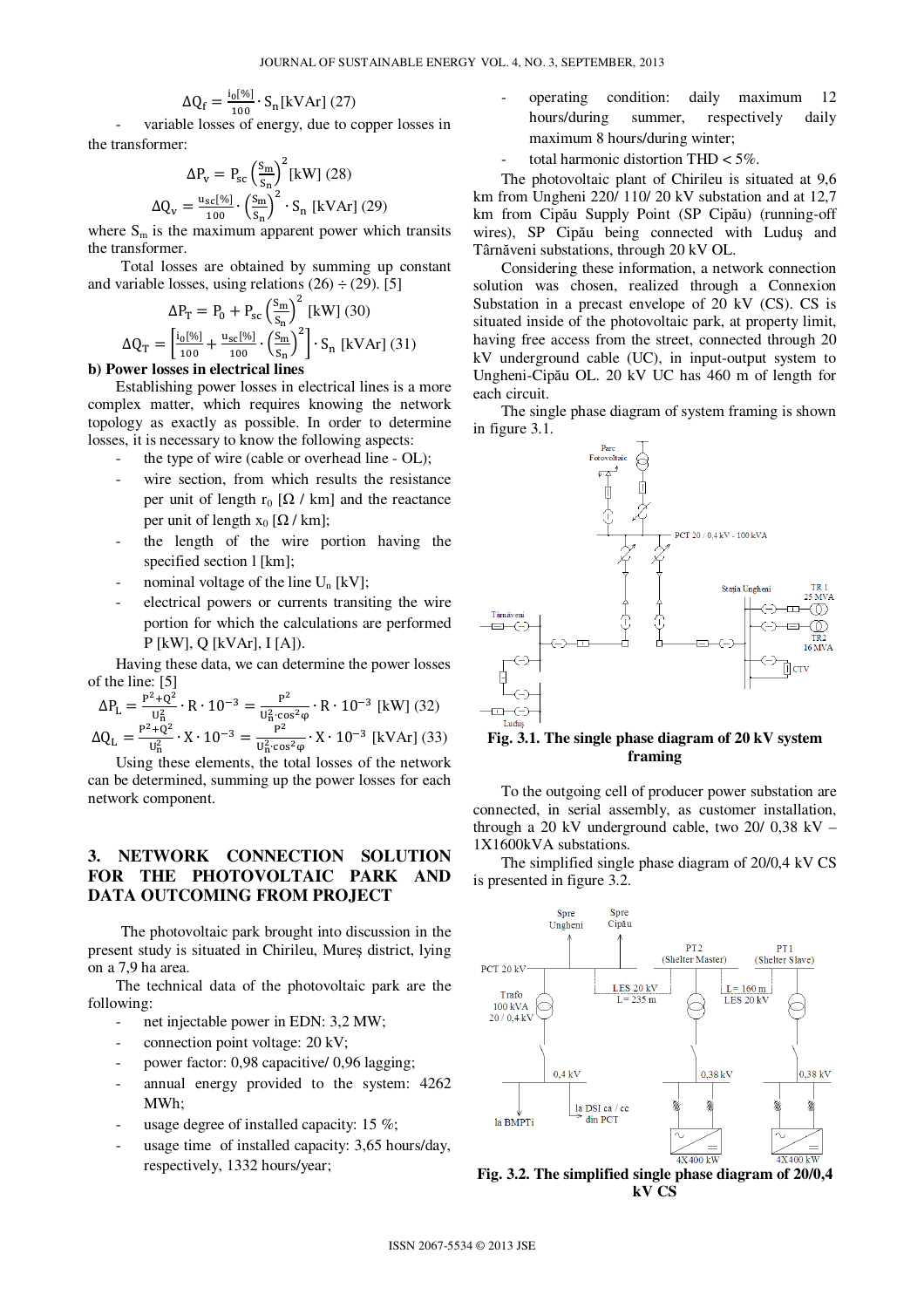Calculation results from projecting phase for some limit-situations in photovoltaic plant working will be presented in the following. Voltage drop and power loss calculations were performed considering the next aspects:

- the network is working in normal conditions with Ungheni – Cipău 20 kV OL supplied from Ungheni Substation;

- the most disadvantaging cases of working were taken into consideration: winter night under load (4 o'clock), peak production during winter (12 o'clock), peak load in the winter evening (19 o'clock), summer night under load (4 o'clock), peak production during summer (12 o'clock), peak load in the summer evening  $(21 \text{ o'clock})$ :

voltage on 20 kV bus-bar from Ungheni Substation is of 20,6 kV.

Given that measurements were performed only in three points, the diagram will be restrained, emphasising only these points.

The topological data of simplified network are shown in table 3.1.

Using these data and based on calculations, the results presented in table 3.2. were obtained.

**Table 3.1. Topological data of the network** 

|              |                  | ՟՟՟՟՟              |         |                 |          |  |
|--------------|------------------|--------------------|---------|-----------------|----------|--|
|              |                  | Without production |         | With production |          |  |
| Substation   | Power/<br>Length | Working            | Current | Working         | Current  |  |
| /Line        | kW / m           | conditions         | [A]     | conditions      | [A]      |  |
|              |                  | <b>WNUL</b>        | 49,01   | <b>WNUL</b>     | 49,01    |  |
|              |                  | <b>PPW</b>         | 74,45   | <b>PPW</b>      | 44,3     |  |
| Ungheni      |                  | <b>PLWE</b>        | 79,79   | <b>PLWE</b>     | 79,79    |  |
| Substation   |                  | <b>SNUL</b>        | 32,36   | <b>SNUL</b>     | 32,36    |  |
|              |                  | <b>PPS</b>         | 49,64   | <b>PPS</b>      | $-50,89$ |  |
|              |                  | PLSE               | 60,94   | PLSE            | 60,94    |  |
|              |                  | <b>WNUL</b>        | 31,18   | <b>WNUL</b>     | 31,18    |  |
|              |                  | <b>PPW</b>         | 47,38   | <b>PPW</b>      | 17,22    |  |
| <b>OL</b>    | 9140 m           | PLWE               | 50,78   | PLWE            | 50,78    |  |
| 70 mmp       |                  | <b>SNUL</b>        | 20,59   | <b>SNUL</b>     | 20,59    |  |
|              |                  | <b>PPS</b>         | 31,58   | <b>PPS</b>      | $-68,94$ |  |
|              |                  | PLSE               | 38,78   | PLSE            | 38,78    |  |
|              | 100<br>kVA       | <b>WNUL</b>        | 31,18   | <b>WNUL</b>     | 31,18    |  |
|              |                  | <b>PPW</b>         | 47,38   | <b>PPW</b>      | 17,22    |  |
|              |                  | PLWE               | 50,78   | PLWE            | 50,78    |  |
| PP CS        |                  | <b>SNUL</b>        | 20,59   | <b>SNUL</b>     | 20,59    |  |
|              |                  | PPS                | 31,58   | <b>PPS</b>      | $-68,94$ |  |
|              |                  | <b>PLSE</b>        | 38,78   | <b>PLSE</b>     | 38,78    |  |
|              | 520 m            | WNUL               | 24,72   | <b>WNUL</b>     | 24,72    |  |
| OL 70<br>mmp |                  | <b>PPW</b>         | 37,55   | <b>PPW</b>      | 37,55    |  |
|              |                  | PLWE               | 40,25   | <b>PLWE</b>     | 40,25    |  |
|              |                  | <b>SNUL</b>        | 16,32   | <b>SNUL</b>     | 16,32    |  |
|              |                  | <b>PPS</b>         | 25,04   | PPS             | 25,04    |  |
|              |                  | <b>PLSE</b>        | 30,74   | <b>PLSE</b>     | 30,74    |  |

|                          | 10125<br>m        | <b>WNUL</b><br>1,98                |      | <b>WNUL</b> | 1,98 |
|--------------------------|-------------------|------------------------------------|------|-------------|------|
|                          |                   | 3,01<br><b>PPW</b>                 |      | <b>PPW</b>  | 3,01 |
| OL 50                    |                   | <b>PLWE</b>                        | 3,22 | <b>PLWE</b> | 3,22 |
| mmp                      |                   | <b>SNUL</b><br>1,31<br><b>SNUL</b> |      | 1,31        |      |
|                          |                   | <b>PPS</b>                         | 2,01 | <b>PPS</b>  | 2,01 |
|                          |                   | <b>PLSE</b>                        | 2,46 | <b>PLSE</b> |      |
|                          | 400<br><b>kVA</b> | <b>WNUL</b>                        | 1,98 | <b>WNUL</b> | 1,98 |
| SS <sub>3</sub><br>Cipău |                   | <b>PPW</b>                         | 3,01 | <b>PPW</b>  | 3,01 |
|                          |                   | <b>PLWE</b>                        | 3,22 | <b>PLWE</b> | 3,22 |
|                          |                   | <b>SNUL</b>                        | 1,31 | <b>SNUL</b> | 1,31 |
|                          |                   | <b>PPS</b>                         | 2,01 | <b>PPS</b>  | 2,01 |
|                          |                   | <b>PLSE</b>                        | 2,46 | <b>PLSE</b> | 2,46 |

|              | <b>Without production</b> |                 |                 |       |  |
|--------------|---------------------------|-----------------|-----------------|-------|--|
| Substation / | Working                   | Voltage drop    | Power<br>losses |       |  |
| Line         | conditions                | [%]             | [kV]            | [kW]  |  |
|              | WNUL                      | 1,676           | 0,345           | 17,36 |  |
|              | <b>PPW</b>                | 2,546           | 0,524           | 40,07 |  |
| PP CS        | PLWE                      | 2,729           | 0,562           | 46,03 |  |
|              | <b>SNUL</b>               | 1,107           | 0,228           | 7,57  |  |
|              | PPS                       | 1,698           | 0,349           | 17,81 |  |
|              | <b>PLSE</b>               | 2,084           | 0,429           | 26,85 |  |
|              | <b>WNUL</b>               | 2,447           | 0,504           | 21,57 |  |
|              | <b>PPW</b>                | 2,546           | 0,524           | 49,77 |  |
|              | <b>PLWE</b>               | 3,984           | 0,82            | 57,17 |  |
| SS 3 Cipău   | <b>SNUL</b>               | 1,615           | 0,332           | 9,4   |  |
|              | <b>PPS</b>                | 2,478           | 0,51            | 22,12 |  |
|              | <b>PLSE</b>               | 3,043<br>0,627  |                 | 33,35 |  |
|              |                           | With production |                 |       |  |
| Substation / | Working                   | Voltage drop    | Power<br>losses |       |  |
| Line         | conditions                | $[\%]$          | [kV]            | [kW]  |  |
|              | WNUL                      | 1,676           | 0,345           | 17,36 |  |
| PP CS        | <b>PPW</b>                | 1,188           | 0,244           | 9,25  |  |
|              | <b>PLWE</b>               | 2,729           | 0,562           | 46,03 |  |
|              | <b>SNUL</b>               | 1,107           | 0,228           | 7,57  |  |
|              | PPS                       | $-2,829$        | $-0,582$        | 48,94 |  |
|              | <b>PLSE</b>               | 2,084           | 0,429           | 26,85 |  |
| SS 3 Cipău   | <b>WNUL</b>               | 2,447           | 0,504           | 21,57 |  |
|              | <b>PPW</b>                | 2,359           | 0,485           | 18,95 |  |
|              | <b>PLWE</b>               | 3,984           | 0,82            | 57,17 |  |
|              |                           |                 |                 |       |  |
|              | <b>SNUL</b>               | 1,615           | 0,332           | 9,4   |  |
|              | PPS                       | $-2,049$        | $-0,422$        | 53,25 |  |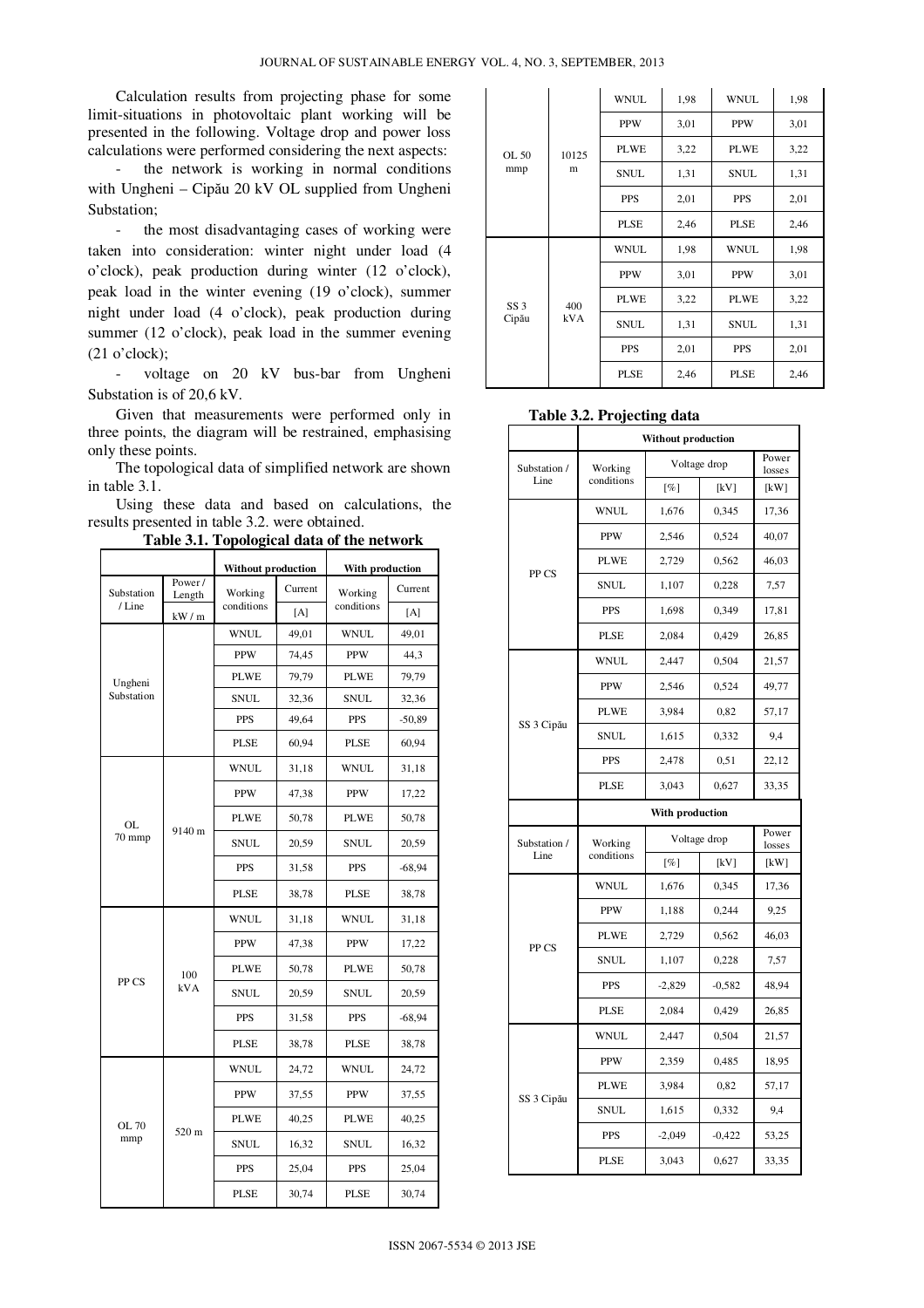## **4. PERFORMING AND INTERPRETING MEASUREMENTS**

Electrical parameters measurement and monitoring was realised, as mentioned above, in three points:

- in Ungheni Substation, at the line beginning;
- in Connexion Substation of photovoltaic plant (CS Chirileu);
- at the last substation supplied by OL (SS 3) Cipău).

In order to perform measurements, we used Janitza UMG511 network analyzers. The connection scheme is presented in figure 4.1.





**Fig. 4.1. Network analyzer connection scheme: a) in Ungheni Substation; b) in CS Chirileu; c) in SS Cip**ă**u.**

The network analyzers were installed in series with energy meters, lacking the possibility of directly measuring the electrical parameters, as quantities were brought to primary values by using current or voltage ratios (for Ungheni Substation and CS Chirileu cases). For Ss Cipău, we chose to bring currents to primary values directly from the analyzer, while monitored voltage would be the secondary one and using relation (34) in order to obtain primary value.

where:

 $U_{\text{MTr}}$  real voltage inside medium voltage network;

 $U_{\text{MTr}} = U_{\text{JTr}} \cdot n_{\text{TR}} \left( 1 + p \cdot \frac{v_p \%}{100} \right) (34)$ 

-  $U_{\text{JTr}}$  voltage measured in the 20 / 0,4 kV power transformer secondary;

-  $n_{TR}$  20 / 0,4 kV transformer voltage ratio (50);

 - p number of contact plate on which the transformer is set;

 - vp percentage of voltage variation due to modifying a contact plate [%].

Measurements were made during a month (between 14.03.2013-14.04.2013). Because of this, situations presented in the projecting part were assimilated to some situations from the measurement period. Given the fact that measurements were performed after activation, it is impossible to realize a comparison with data obtainable without the photovoltaic park working.

Results were examined aided by GridVis program, provided by the producer of network analyzers and are synthesised in table 4.1.

**Table 4.1. Measurement results** 

| <b>Substation</b>        | Regime      | Consumption /<br>generated power | <b>Voltage</b> |  |
|--------------------------|-------------|----------------------------------|----------------|--|
|                          | <b>WNUL</b> | 1032,77                          | 20,86          |  |
|                          | <b>PPW</b>  | 419,87                           | 20,62          |  |
| Ungheni                  | <b>PLWE</b> | 1190,58                          | 20,55          |  |
|                          | <b>SNUL</b> | 1014,75                          | 20,34          |  |
|                          | <b>PPS</b>  | 345,06                           | 20,22          |  |
|                          | <b>PLSE</b> | 527,92                           | 20,43          |  |
|                          | <b>WNUL</b> | $\overline{0}$                   | 20,61          |  |
|                          | <b>PPW</b>  | 1400                             | 20,55          |  |
| <b>CS</b>                | <b>PLWE</b> | $\overline{0}$                   | 20,25          |  |
| <b>CHIRILEU</b>          | SNUL.       | $\overline{0}$                   | 20,09          |  |
|                          | <b>PPS</b>  | 3200                             | 20,57          |  |
|                          | PLSE        | 360                              | 20,18          |  |
| SS <sub>3</sub><br>CIPĂU | <b>WNUL</b> | 13,79                            | 20,59          |  |
|                          | <b>PPW</b>  | 22,21                            | 20,47          |  |
|                          | <b>PLWE</b> | 19,28                            | 20,21          |  |
|                          | <b>SNUL</b> | 14,55                            | 20,07          |  |
|                          | <b>PPS</b>  | 11,12                            | 20,47          |  |
|                          | <b>PLSE</b> | 12,72                            | 20,14          |  |

These data were compared to those from projecting phase and filled in table 4.2.

**Table 4.2. Projecting and real working comparative results** 

| <b>Substation</b><br>/Line | <b>Regime</b> | Projecting results |          |                 | <b>Measurement results</b> |         |                 |
|----------------------------|---------------|--------------------|----------|-----------------|----------------------------|---------|-----------------|
|                            |               | Voltage drop       |          | Power<br>losses | Voltage drop               |         | Power<br>losses |
|                            |               | [%]                | [kV]     | [kW]            | [%]                        | [kV]    | [kW]            |
|                            | <b>WNUL</b>   | 1.676              | 0.345    | 17,36           | 1.198                      | 0,25    | 7.61            |
|                            | <b>PPW</b>    | 1,188              | 0,244    | 9,25            | 0,339                      | 0.07    | 2,61            |
|                            | PLWE          | 2,729              | 0,562    | 46,03           | 1,46                       | 0.3     | 10,11           |
| PP <sub>SC</sub>           | <b>SNUL</b>   | 1,107              | 0,228    | 7.57            | 1,229                      | 0,25    | 7,35            |
|                            | <b>PPS</b>    | $-2,829$           | $-0,582$ | 48,94           | $-1,731$                   | $-0.35$ | 48,94           |
|                            | <b>PLSE</b>   | 2,084              | 0,429    | 26,85           | 1,224                      | 0,25    | 7,49            |
| SS <sub>3</sub><br>Cipău   | <b>WNUL</b>   | 2,447              | 0.504    | 21,57           | 1,31                       | 0,27    | 9,45            |
|                            | <b>PPW</b>    | 2.359              | 0,485    | 18,95           | 0,73                       | 0,15    | 12,31           |
|                            | <b>PLWE</b>   | 3.984              | 0,82     | 57,17           | 1,679                      | 0.34    | 12,56           |
|                            | <b>SNUL</b>   | 1,615              | 0,332    | 9,4             | 1,344                      | 0,27    | 9,12            |
|                            | <b>PPS</b>    | $-2,049$           | $-0,422$ | 53,25           | $-1,215$                   | $-0,25$ | 53,25           |
|                            | <b>PLSE</b>   | 3.043              | 0,627    | 33,35           | 1,437                      | 0,29    | 13,99           |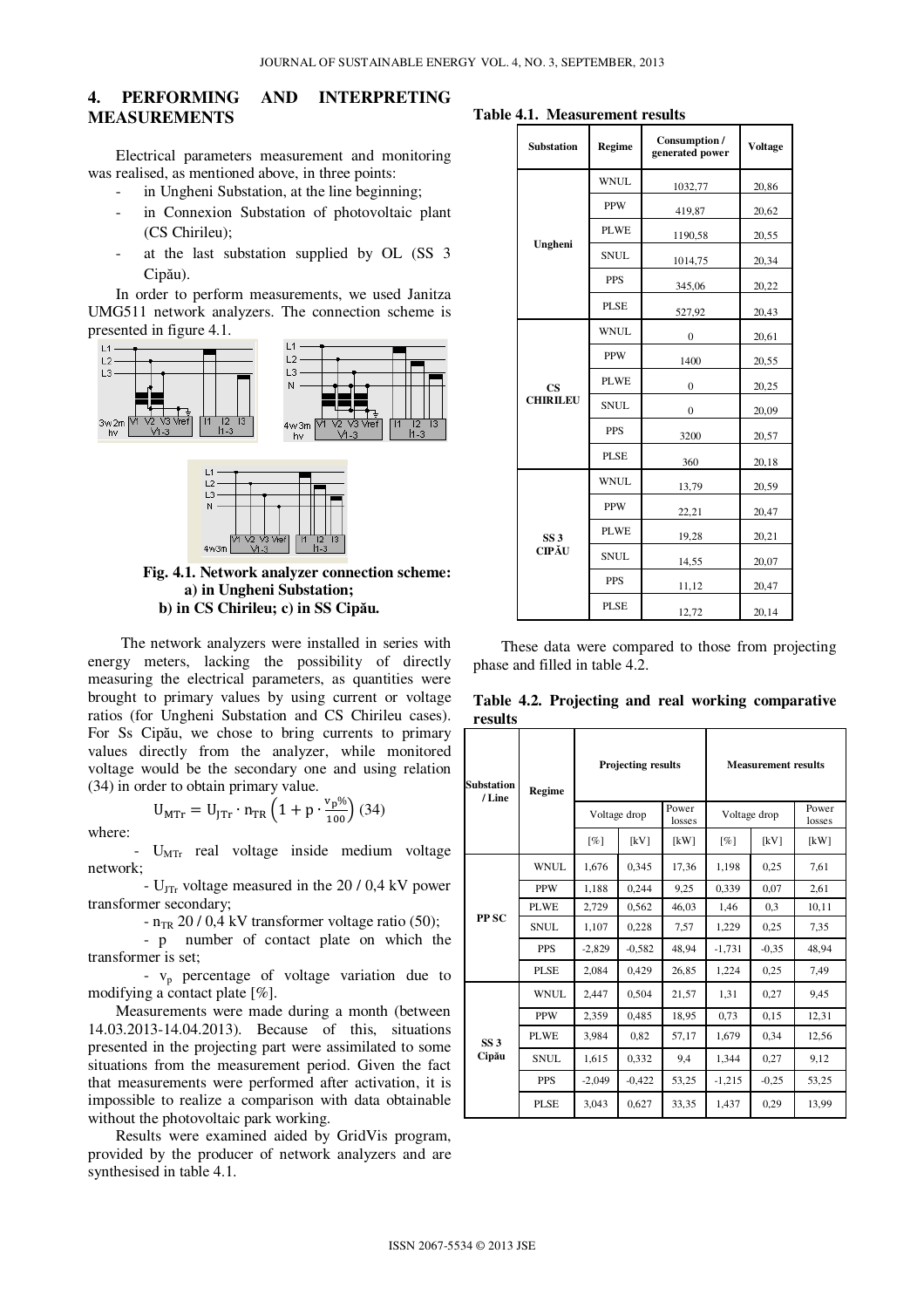

**Figure 4.2. Differences between voltage in PP SC and SS 3 Cip**ă**u** 



**Figura 4.3. Differences between power losses in PP SC and SS 3 Cip**ă**u** 

#### **5. CONCLUSIONS**

Regarding real voltage drops in distribution networks, it is observable that these differ substantially from those anticipated throgh projecting, raging from -  $0,122\%$  up to  $+2,305$ , in case we discuss situations in which the plant doesn't work at maximum capacity, and between  $-0.838$  and  $-1.098$ , in case the plant works at full capacity (table 4.2, figure 4.2). Nevertheless the

recorded voltages values do not exceed the limits  $(\pm 10\%)$ .

The greatest differences are visible in the winter evening peak load (PLWE) case. These are due to the fact that measurements were performed during spring and, even though the measuring mode was assimilated to a day that would maintain the characteristics of the mentioned consumption, it was difficult to catch a likeness of the considered case. Again, differences are resulted because of improper knowledge of consumption characteristics, in the projecting case.

Concerning peak production during summer (PPS), although the day chosen for analyzing measurements closely approximates summer conditions, we can observe that voltage level on medium voltage bus-bars isn't close to the anticipated one, in none of the measurement points. This situation can amplify during summer, when, due to high temperatures, consumption would increase, naturally leading to the decrease of network voltage.

The results that are closest to measurements were registered during summer night under loads (SNUL).

Regarding power losses in the network, measurements were unable to reveal the real situation, a more complex analysis being needed, together with making up power balances for the specified line, in all considered cases.

In order to obtain power losses, logistics were used, based on table 4.2 and figure 4.3. Considering the data from measurements for power output and input in the three measurement points (the ones which could be taken into account), and using the same relations.

All things considered, it can be concluded that the main reasons which led to these errors are the following:

- improper knowledge of consumption profile for the analyzed line and the impossibility of it's precise forecasting, for the projecting part;
- the short period in which measurements were performed, and hence the necessity of assimilating some days from the monitored days to the calendar ones, in the measurement case.

Although together with the increase of the energy produced by the photovoltaic plant we can notice a normal increase of power losses on an OL, if we consider the whole distribution system, losses will lower because of reducing the distances from which the necessary power is transported.

As perspectives, our aim is to continue measurements for this OL and to make up balances for summer operating conditions, but also performing measurements for a new OL, to which a new photovoltaic plant will be connected in course of time. In this case, measurements will be made for calendar days, as well as power balances for the medium voltage OL, both before and after rendering the plant operative, having, this way, the benefit of complete and complex data for a pertinent analysis of phenomena that occur.